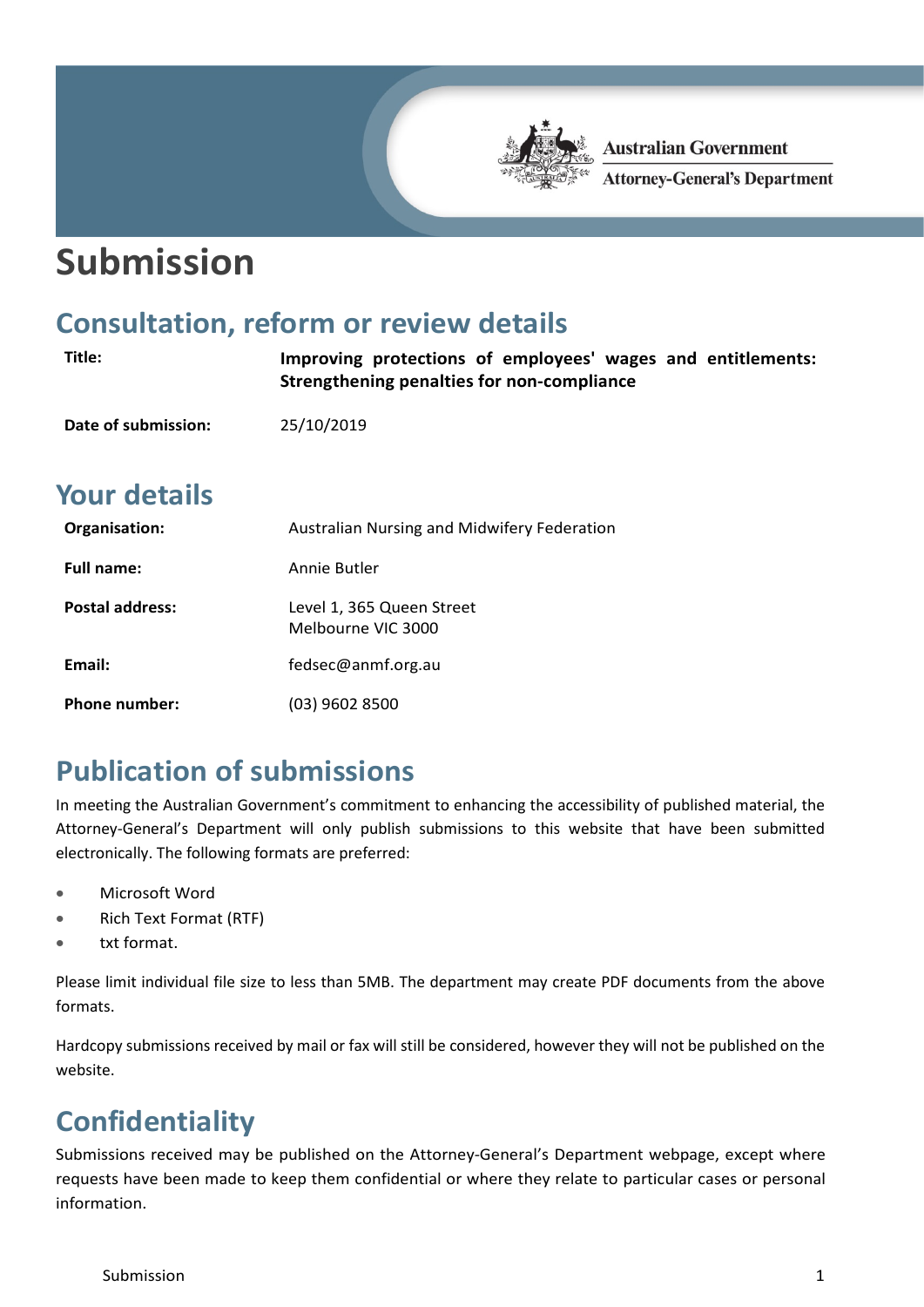#### **Would you prefer this submission to remain confidential?**

Yes  $\Box$  No  $\boxtimes$ 

#### **Your submission**

- 1. The Australian Nursing and Midwifery Federation (ANMF) is Australia's largest national union and professional nursing and midwifery organisation. In collaboration with the ANMF's eight state and territory branches, we represent the professional, industrial and political interests of more than 275,000 nurses, midwives and carers across the country.
- 2. Our members work in the public and private health, aged care and disability sectors across a wide variety of urban, rural and remote locations. We work with them to improve their ability to deliver safe and best practice care in each and every one of these settings, fulfil their professional goals and achieve a healthy work/life balance.
- 3. Our strong and growing membership and integrated role as both a trade union and professional organisation provides us with a complete understanding of all aspects of the nursing and midwifery professions and see us uniquely placed to defend and advance our professions.
- 4. Through our work with members, we aim to strengthen the contribution of nursing and midwifery to improving Australia's health and aged care systems, and the health of our national and global communities.
- 5. The ANMF thanks the Attorney-General's Department for providing this opportunity to comment on the topic of 'Improving protections of employees' wages and entitlements: Strengthening penalties for non-compliance'.
- 6. The ANMF asks the Attorney-General's Department (AGD) to read our submission in conjunction with that of our peak body, the Australian Council of Trade Unions (ACTU). The ANMF supports the submission of the ACTU.
- 7. The ANMF wishes to address the following aspect of the paper issued by the AGD: "the adequacy of the existing penalty framework". The ANMF believes that an important aspect of this statement has been overlooked in the paper, which is who pecuniary payment orders are made to with respect to section 546 of the *Fair Work Act 2009* (FW Act).
- 8. Section 546 of the FW Act provides:
	- *(1) The Federal Court, the Federal Circuit Court or an eligible State or Territory court may, on application, order a person to pay a pecuniary penalty that the court considers is appropriate if the court is satisfied that the person has contravened a civil remedy provision.*
	- *…*

#### *Payment of penalty*

- *(3) The court may order that the pecuniary penalty, or a part of the penalty, be paid to:*
	- *(a) the Commonwealth; or*
	- *(b) a particular organisation; or*
	- *(c) a particular person.*
- 9. 'Organisation' in the context above means a registered organisation under the *Fair Work (Registered Organisations) Act 2009* (RO Act). The ANMF is such an organisation. 'Eligible state or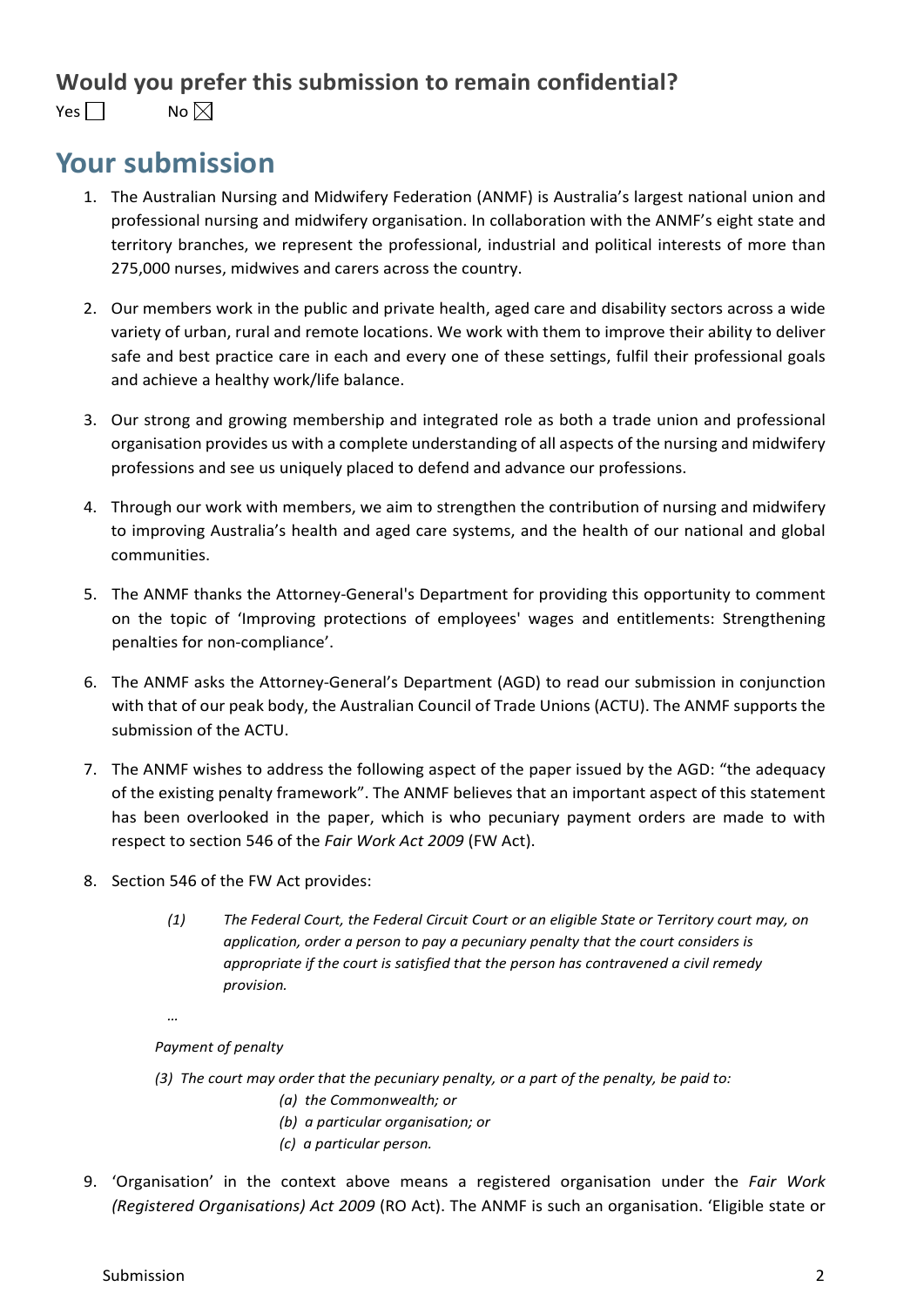territory court' is defined in section 12 of the FW Act to include a District Court, County Court, Local Court, a magistrate's court and the Industrial Court of New South Wales.

- 10. Numerous court cases have considered the provision of s.546(3) of the FW Act and its predecessors in industrial legislation. The current authority on the matter is Sayed<sup>[1](#page-2-0)</sup>. The consequence of this Federal Court Full Bench decision is that civil penalties are to be paid to the successful applicant unless the applicant:
	- a. is a Fair Work Ombudsman inspector (in which case the penalties are to be paid to the Commonwealth); or
	- b. is an affected employee who has been supported by a union (in which case the penalties may be paid to the union).
- 11. The decision in *Sayed* is consistent with the Explantory Memorandum to the *Fair Work Bill 2008*, which relevantly provides:

*2157. Subclause 546(3) provides that the court may order pecuniary penalties (or part of a pecuniary penalty) to be paid to the Commonwealth, a particular organisation or a person. Ordinarily, any pecuniary penalty awarded by the court is paid to the applicant or, in the case of proceedings brought by a Commonwealth official such as an inspector, to the Commonwealth (on the basis that the applicant represents the Commonwealth).*

*2158. Also, it gives the court the flexibility to award the penalty to someone other than the plaintiff or applicant where the plaintiff or applicant requests. For example, where an inspector brings penalty proceedings against the director of a company that has gone into liquidation, the inspector might request the court to pay any penalty to an employee rather than the Commonwealth in circumstances where the employee is out of pocket as a result of the company being liquidated.*(emphasis added)

- 12. The ANMF submits that whilst the legal interpretation is now well-established as to who should be awarded pecuniary penalties, and has been for a number of years (if not decades), this should be more explicit in the legislation. In *QNU v Red Cross*[2](#page-2-1) the Queensland Branch of the ANMF was successful in gaining a pecuniary penalty order against the Australian Red Cross Society. However, the Federal Circuit Court of Australia ordered that pecuniary penalty be paid to the Commonwealth despite the fact the applicant was a registered organisation and the Commonwealth had no involvement in the case. The QNU is now known as the Queensland Nurses and Midwives' Union of Employees and also operates as the QNMU Branch of the ANMF.
- 13. The QNU was advised that appealing the order directing payment of the pecuniary penalty to the Commonwealth would most likely be successful. However, the cost of litigating the matter in the Federal Court made the appeal not worth the time and cost involved. The quantum of the penalty awarded was approximately equivalent to how much it would have cost to litigate the appeal in the Federal Court.
- 14. In the similar case of Ramsay v Menso<sup>[3](#page-2-2)</sup>, a union official appealed a decision of the same Federal Circuit Court judge who had decided *QNU v Red Cross.* The judge had awarded the pecuniary penalty to the Commonwealth. The Federal Court overruled this order and awarded the penalty to the applicants.

<span id="page-2-0"></span> <sup>1</sup> *Sayed v Construction, Forestry, Mining and Energy Union* [2016] FCAFC <sup>4</sup> (22 January 2016)

<span id="page-2-1"></span><sup>&</sup>lt;sup>2</sup> Queensland Nurses Union of Employees v Australian Red Cross Society & Ors (No.2) [2016] FCCA 3132 (16 November 2016)

<span id="page-2-2"></span><sup>3</sup> *Ramsay v Menso* [2019] FCA 1273 (15 August 2019)